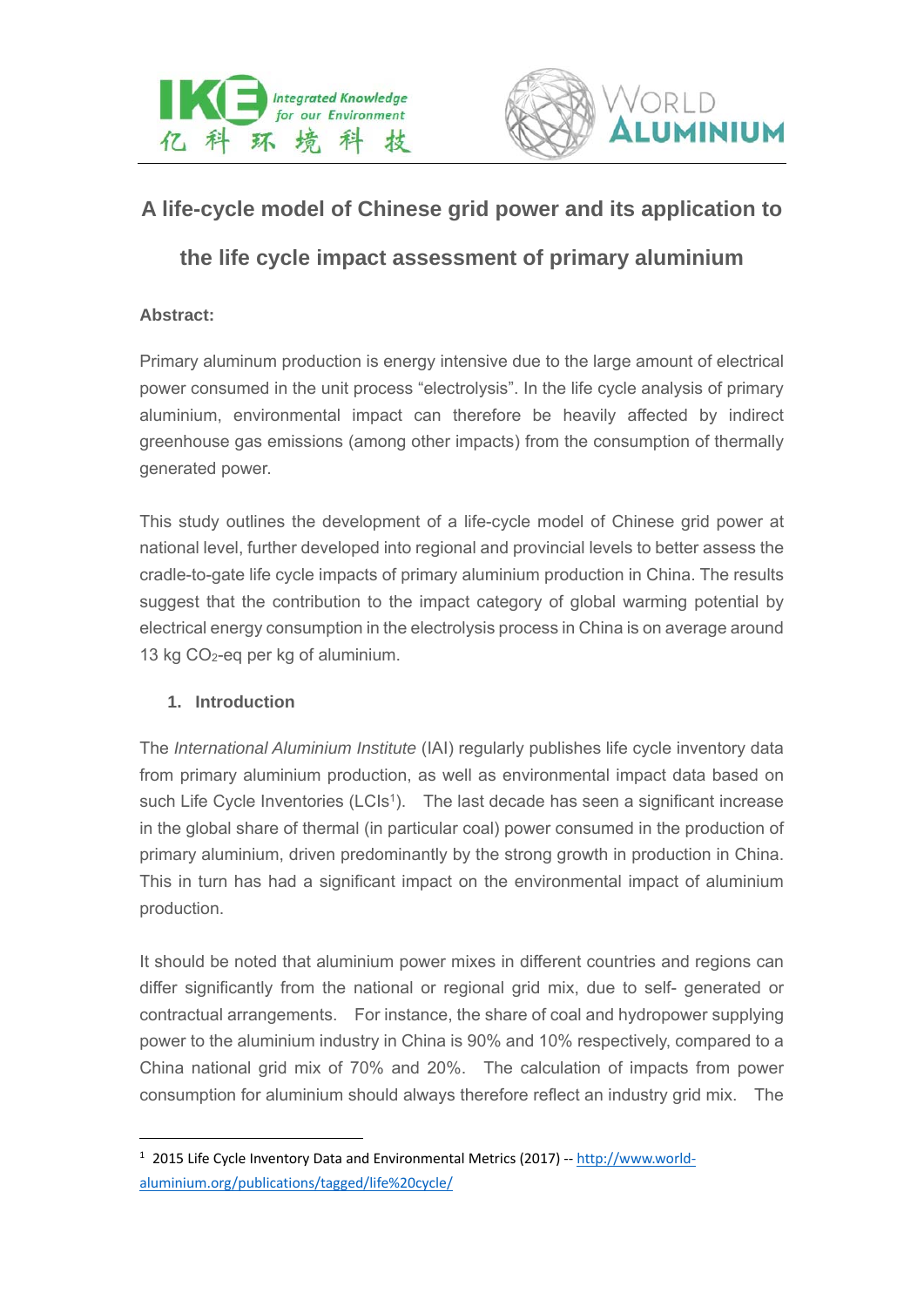IAI has collected and published such data for over 30 years2.

Even taking these issues into account, however, the use of third party published background data<sup>3</sup> for China power production, applied to a 90% coal fired grid, has produced environmental impact numbers (represented by GWP) in excess of those expected. These expected numbers are based on a consideration of the fact that most aluminium production in China is now occurring in regions with very new (and therefore more efficient) power generating capacity and with a quality of feedstock that is higher than other coal-fired regions of the globe.

IAI therefore commissioned IKE to develop an up-to-date life cycle model of Chinese grid power at the provincial level, which allows an aluminium-specific production weighted provincial impact to be developed. While the study looks at power mixes per province and as we have seen the aluminium industry has power mixes that are industry specific, the provincial data was felt to be a relatively good proxy for the industrial grid, given that the major aluminium producing provinces (Shandong, Xinjiang, Henan, Inner Mongolia) tend to have relatively homogenous power sources. Thus, the study is a provincial model that takes account of both technology and power mix, which can be applied to provincial aluminium production, albeit using a china national average energy efficiency<sup>4</sup> to generate a weighted impact number for use in regional and global life cycle impact assessments of primary aluminium.

## **2. Methodology**

A national power grid model was firstly created. Its structure lays the foundation for further development of a regional and provincial power model.

Thermal power and hydropower accounted for 75% (including coal-fired power of 70%) and 19%, respectively, of total electrical power generation in China in 2014, although the aluminium-specific mix in China was 90% coal and 10% hydropower. The model therefore focuses on grid power generation from thermal energy and hydro power plants. The functional unit as well as the reference flow is defined as 1kWh of grid electricity transmitted to end users, excluding electricity use phase.

<sup>2</sup> Primary Aluminium Smelting Power Consumption (2015) – http://www.world‐

aluminium.org/statistics/primary‐aluminium‐smelting‐power‐consumption/#map

<sup>&</sup>lt;sup>3</sup> ecoinvent 3.3 -- https://www.ecoinvent.org/database/ecoinvent-33/ecoinvent-33.html

<sup>4</sup> Primary Aluminium Smelting Energy Intensity (2015) –

http://www.world‐aluminium.org/statistics/primary‐aluminium‐smelting‐energy‐intensity/#data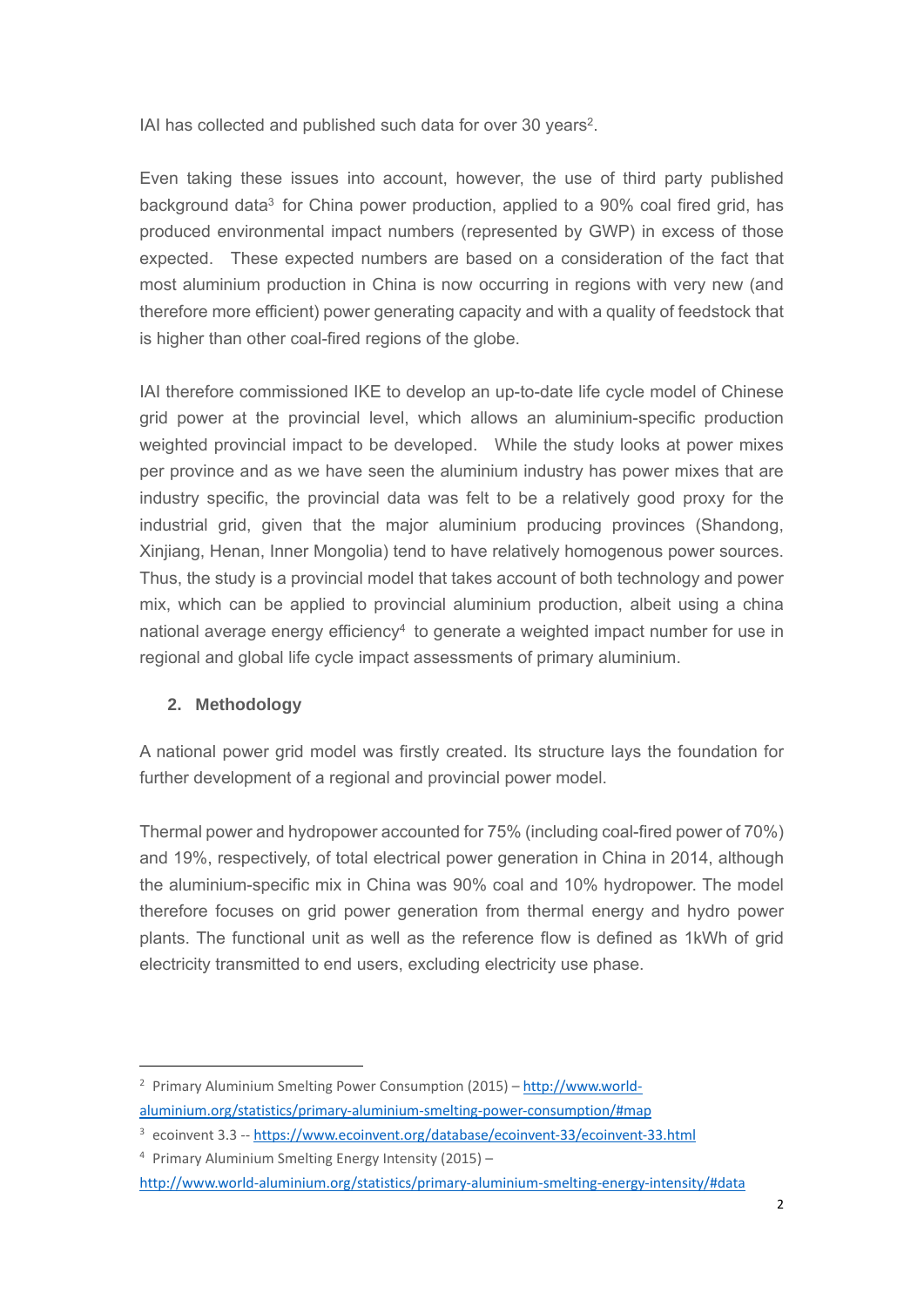#### *Target representativeness*

- 1) Technological representativeness: the life-cycle model and data is mainly<sup>5</sup> based on statistics, which represents national averages of thermal power and hydropower generation.
- 2) Geographic representativeness: 31 provincial, six regional, and one national average data sets are provided separately, with their own shares of power mix.
- 3) Time representativeness: 2014.

## *System boundary*

The Chinese electrical power system is composed of three main processes: thermal power generation, hydropower generation, and grid power mixing and transmission. Each process contains several unit processes as shown in Table 1.

| Table T. Processes included in the system boundary |                                     |               |                                             |  |
|----------------------------------------------------|-------------------------------------|---------------|---------------------------------------------|--|
| main                                               | thermal power generation hydropower |               | grid power mixing and transmission          |  |
| process                                            |                                     | generation    |                                             |  |
| unit                                               | coal extraction,                    |               | Hydropower station power grid construction, |  |
|                                                    | process coal washing,               | construction, | grid power mixing and transmission          |  |
|                                                    | coal transportation,                | hydropower    |                                             |  |
|                                                    | thermal power generation            | generation    |                                             |  |

## Table 1. Processes included in the system boundary

Chinese electrical power statistics of 2014 shows the power generation from nuclear, wind, and solar and other sources account for 2%, 3%, and less than 0.35%, respectively, for the total electricity generation. In this model, these power is covered by data sourced from ELCD and ecoinvent.

### *Impact categories*

Considered impact categories include global warming, acidification, eutrophication, photo-oxidant formation, ozone depletion, and primary energy.

## *Cut-off rules*

- 1) In the collection of unit-process data, an intermediate flow that accounts for 1% or less of the total inputs is cut off; the total cut-off intermediate flows, however, should be no more than 5% of the total inputs.
- 2) Machinery, minor infrastructure<sup>6</sup>, and labour input are left out in the life-cycle model.
- 3) Any pollutant flow that accounts for more than 1% of the total environmental

<sup>5</sup> 85% data is from industry statistics and annual publications; the remaining data is from literature research.

<sup>6</sup> Infrastructure of grid and dams are included.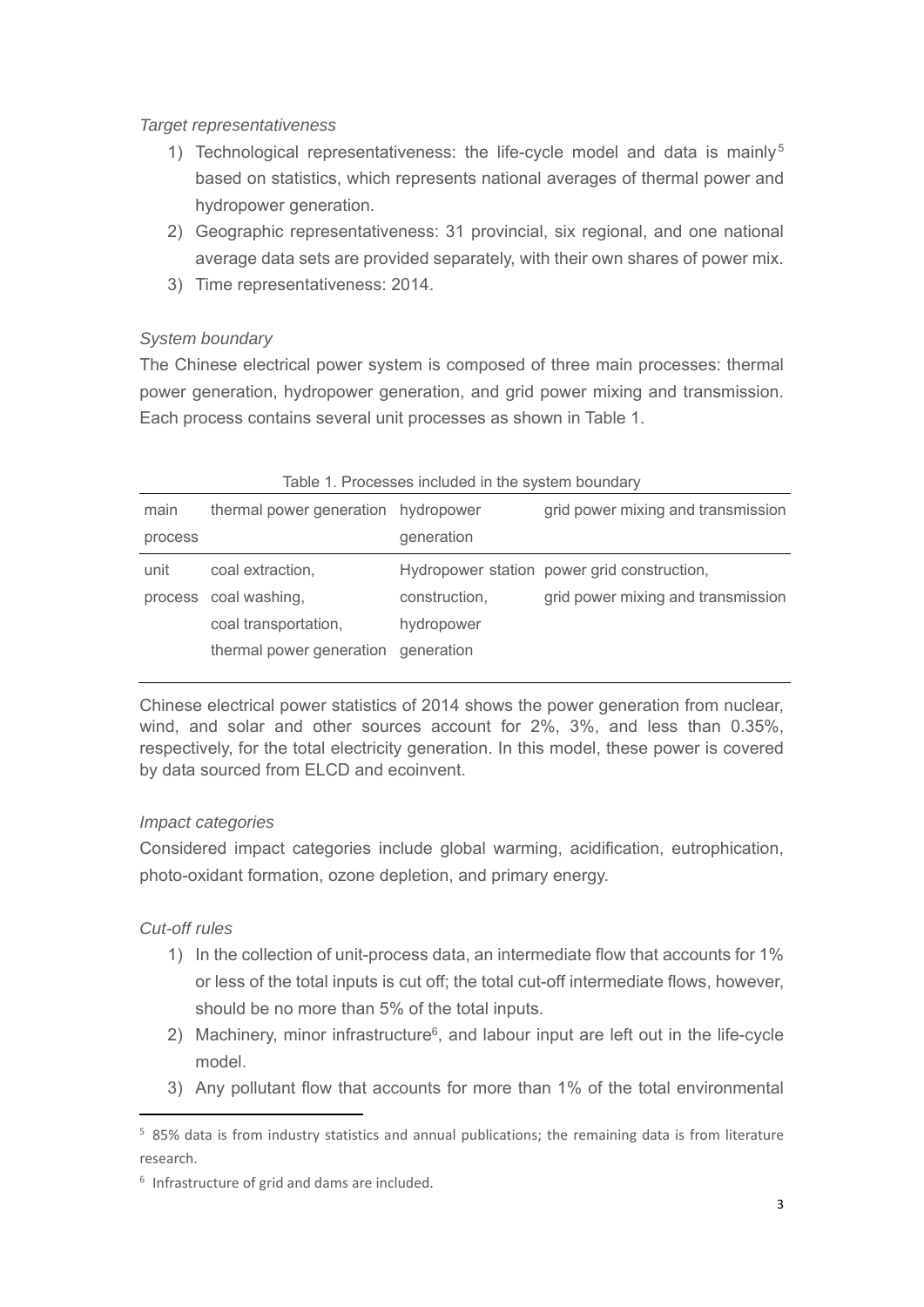emissions is included in the LCI results.

### *Data quality assessment*

- 1) Completeness of foreground data sets is checked via mass balance and comparison with similar data sets.
- 2) An intermediate flow that accounts for more than 5% for any impact category as well as its upstream process from background database is highlighted for scrutiny.
- 3) Background data are obtained from the Chinese Core Life Cycle Database (CLCD-China). For missing background data, proxy data from ELCD or ecoinvent database are applied and their representativeness are assessed.

### **3. Life cycle model of Chinese grid power on national level**

Coal fired power generation is divided into two groups: raw coal (including processes of coal mining and transport), and washed coal (including processes of coal mining, washing, and transport). This division is reflected in the Life-cycle flowchart of grid power in China (Figure 1), which has enhanced accuracy level when analysing thermal power generation.



Figure 1. Life-cycle flowchart of grid power in China (national level)

The power mix is based on the proportion of thermal power, hydropower, wind power and nuclear power. And the distribution loss rate in power transmission is defined as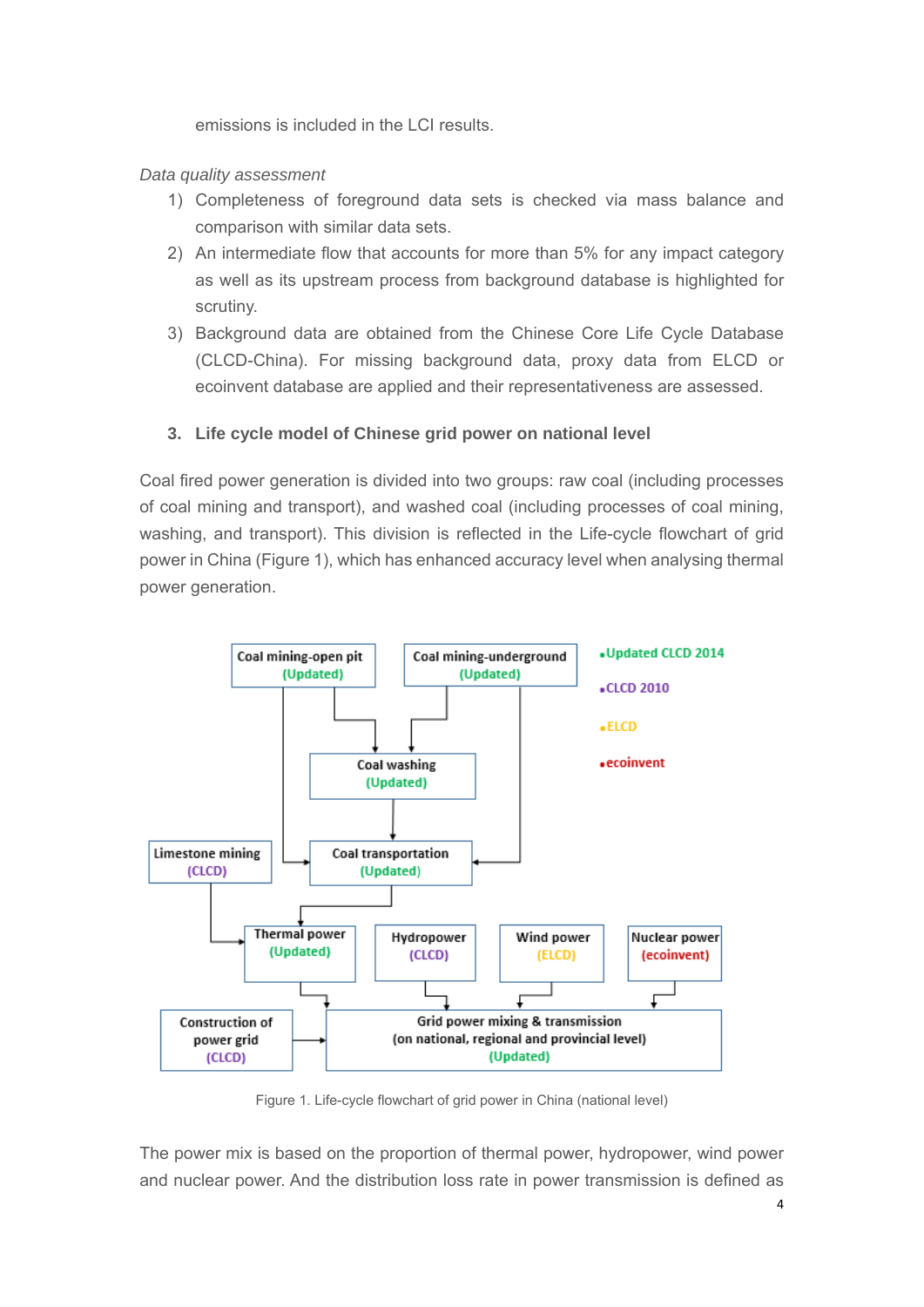the power lost in transmission and distribution divided by the total amount of supplied power.

| <b>Name</b>       | <b>Amount</b> | Unit           | Data source                    |
|-------------------|---------------|----------------|--------------------------------|
| raw coal          | 493.417       | g              | China<br>Statistical<br>Energy |
| gangue            | 8.632         | g              | Yearbook 2015                  |
| other washed Coal | 6.908         | g              | Raw coal contributes >97%      |
| <b>LNG</b>        | 0.476         | g              | among all fuels.               |
| petroleum coke    | 0.310         | g              |                                |
| refinery gas      | 0.176         | g              |                                |
| coke              | 0.135         | g              |                                |
| fuel oil          | 0.096         | g              |                                |
| cleaned coal      | 0.087         | g              |                                |
| diesel            | 0.070         | g              |                                |
| blast furnace gas | 0.039         | m <sup>3</sup> |                                |
| crude oil         | 0.024         | g              |                                |
| natural Gas       | 0.006         | m <sup>3</sup> |                                |
| coke oven gas     | 0.005         | m <sup>3</sup> |                                |
| converter gas     | 0.003         | m <sup>3</sup> |                                |
| petrol            | $1.1*10^{-4}$ | G              |                                |
| <b>LPG</b>        | $5*10^{-5}$   | g              |                                |
| other gases       | $3*10^{-5}$   | m <sup>3</sup> |                                |
| kerosene          | $3*10^{-5}$   | g              |                                |
| limestone         | 0.022         | kg             | China Electric Power Yearbook  |
| water             | 1.600         | kg             | 2015                           |

Table 2. Inputs of 1kWH thermal power generation on national level

Inputs to produce 1kWh thermal power are listed in Table 2. They are the national average numbers published in the referenced statistical yearbooks. Table 3 shows the national average outputs from 1kWh thermal power generation.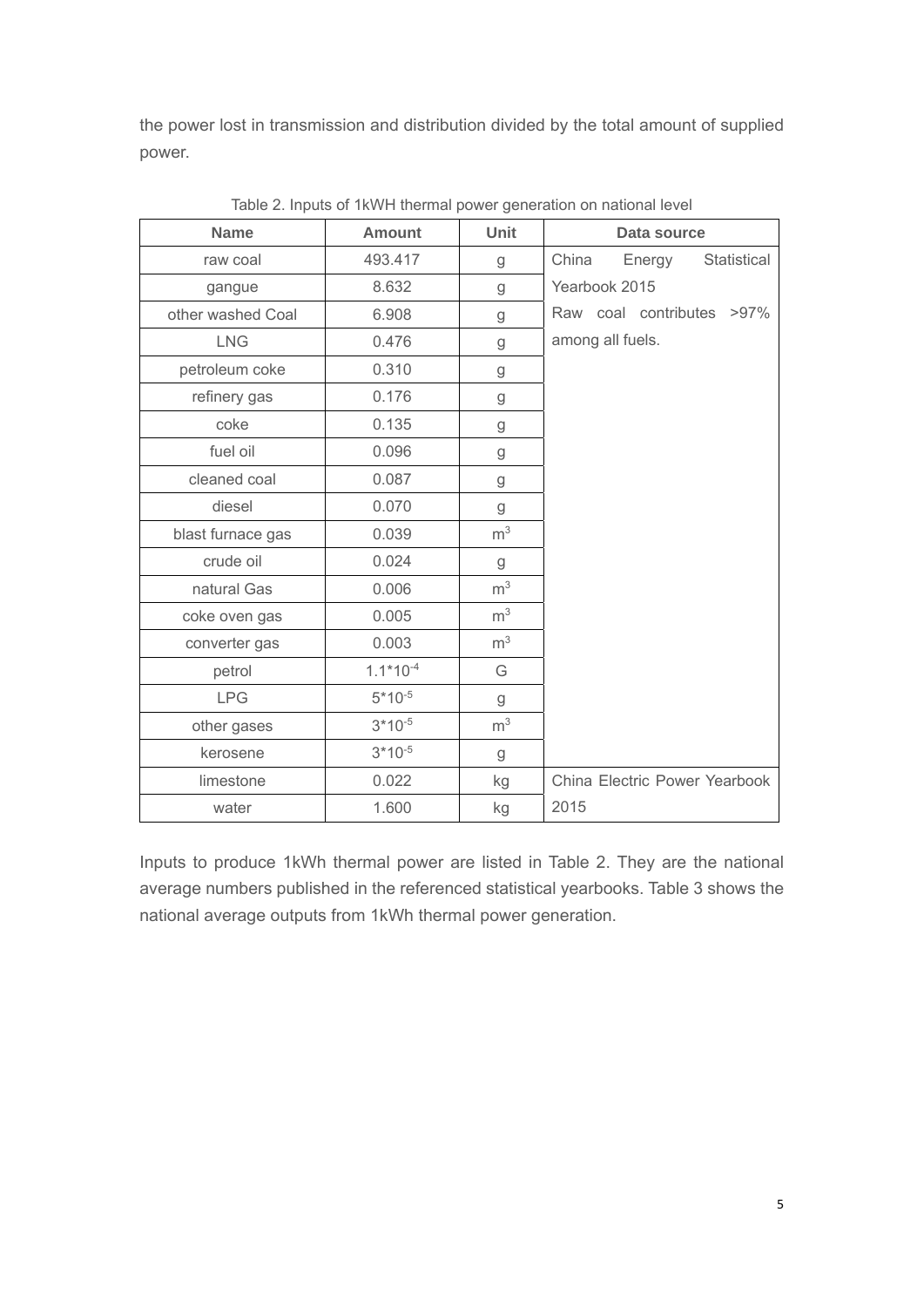| <b>Name</b>                                | <b>Amount</b>  | Unit           | Data source                                                                                                |
|--------------------------------------------|----------------|----------------|------------------------------------------------------------------------------------------------------------|
| CO <sub>2</sub> (fossil source)            | 1.050          | kg             | <b>IPCC</b><br>2006<br>Guidelines<br>for                                                                   |
| CO                                         | 0.136          | g              | Greenhouse<br>National<br>Gas                                                                              |
| N <sub>2</sub> O                           | 0.016          | g              | Inventories                                                                                                |
| CH <sub>4</sub> (fossil source)            | 0.011          | g              |                                                                                                            |
| non-methane VOC                            | 0.077          | g              |                                                                                                            |
| $CO2$ (from desulfuration<br>by limestone) | 9.640          | g              | Guidelines for Accounting and<br>Reporting GHGs: China's<br><b>Power Generation Enterprises</b><br>(Trial) |
| SO <sub>2</sub>                            | 1.470          | g              | China Electric Power Yearbook                                                                              |
| NO <sub>X</sub>                            | 1.470          | g              | 2015                                                                                                       |
| <b>PM2.5</b>                               | 0.230          | g              |                                                                                                            |
| fly ash                                    | 0.146          | g              |                                                                                                            |
| gypsum                                     | 0.020          | g              |                                                                                                            |
| wastewater                                 | 0.180          | kg             |                                                                                                            |
| exhaust gas                                | 4.680          | m <sup>3</sup> | Handbook<br>of Coefficient<br>Οf                                                                           |
| <b>COD</b>                                 | $2.48*10^{-3}$ | g              | Pollution<br>Discharge<br>from                                                                             |
| slag                                       | 14.500         | g              | Industrial Sources (2010)                                                                                  |
| Hg (water)                                 | $3.82*10^{-5}$ | g              | estimated from coal-fired power                                                                            |
| Hg (atmosphere)                            | $2.83*10^{-5}$ | g              | plants in China during the 12th                                                                            |
| Hg (soil)                                  | $2.47*10^{-5}$ | g              | Five-Year (2011-2015)                                                                                      |
| Se                                         | $2.54*10^{-4}$ | g              | estimated from coal-fired power                                                                            |
| As                                         | $1.78*10^{-4}$ | g              | plants in China in 2007                                                                                    |
| <b>HCI</b>                                 | 0.296          | g              | <b>Bituminous and Subbituminous</b>                                                                        |
| ΗF                                         | 0.037          | G              | Coal Combustion, US EPA                                                                                    |

Table 3. Outputs of 1kWH thermal power generation on national level

The national grid power mix, as well as power loss rates in transmission, are listed in Table 4.

Table 4. Grid power mixing on national level

| <b>Name</b>           | <b>Amount</b> | <b>Unit</b> | Data source                  |  |  |
|-----------------------|---------------|-------------|------------------------------|--|--|
| Thermal power         | 0.758         | kWh         | 2015 Power Statistics, China |  |  |
| Hydropower            | 0.187         | kWh         | <b>Electricity Council</b>   |  |  |
| Nuclear power         | 0.024         | <b>kWh</b>  |                              |  |  |
| Wind power            | 0.028         | <b>kWh</b>  |                              |  |  |
| Transmission loss: 6% |               |             |                              |  |  |

Sensitivity study shows grid power mixing on national level contributes the most to GWP, thermal power generation is the main contributor, which accounts for over 99%.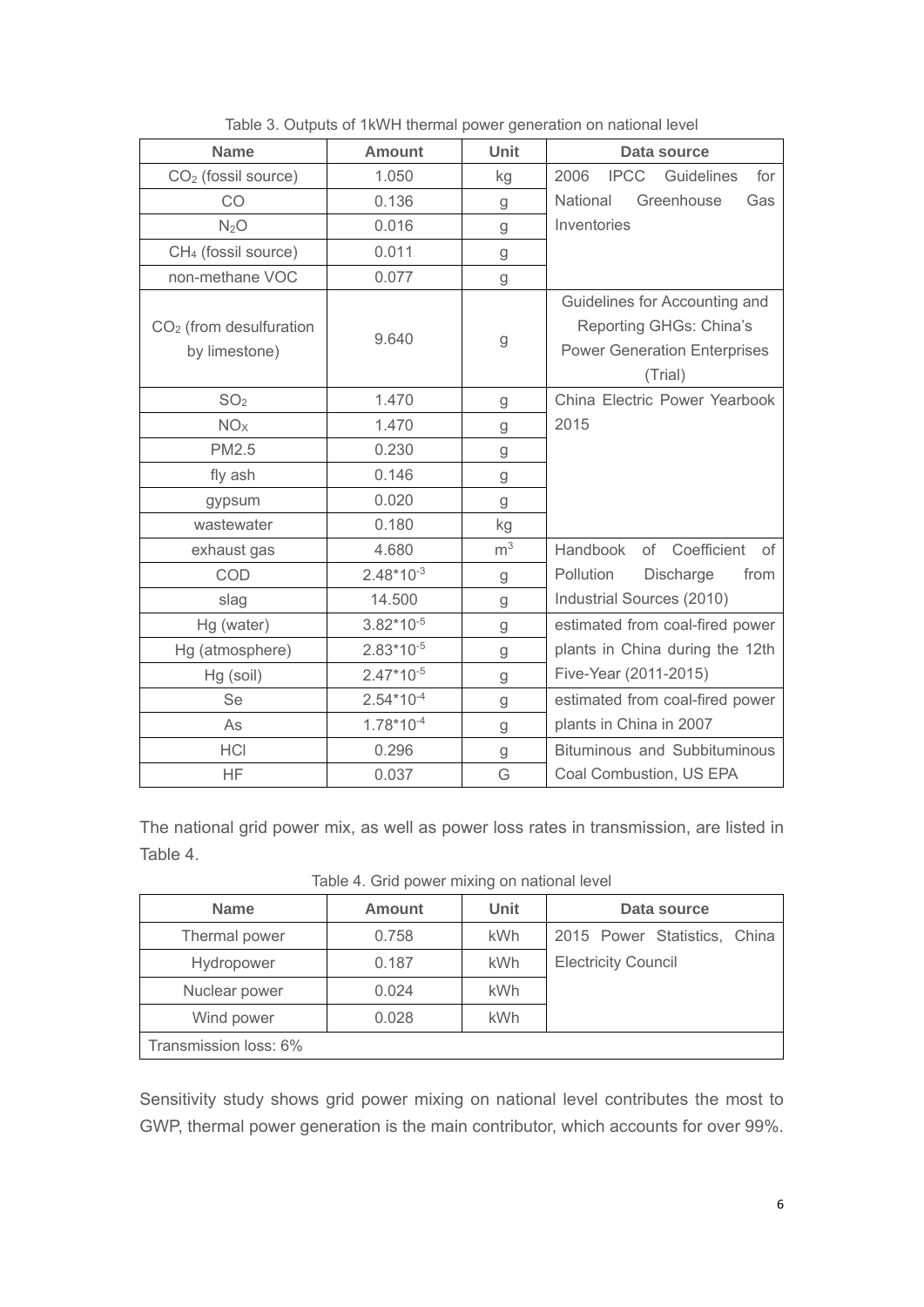| In unit process                            | <b>Inventory</b>                   | GW (%) |
|--------------------------------------------|------------------------------------|--------|
| Grid power transmission on national level  | Grid power mixing on national      | 99.6   |
| (to user)                                  | level                              |        |
| Grid power mixing on national level        | thermal power                      | 99.3   |
| Thermal power generation on national level | CO <sub>2</sub> (Fossil resources) | 93.8   |
| Thermal power generation on national level | raw coal (after mining)            | 3.9    |
| Raw coal (after transportation)            | raw coal                           | 1.6    |
| Raw coal (after mining)                    | raw coal                           | 1.5    |
| Coal mining (underground)                  | national average grid power        | 1.1    |
| Raw coal (after transportation)            | water carriage                     | 1.0    |
| Raw coal (after transportation)            | road transport                     | 1.0    |

Table 5. Sensitivity of inventory to global warming (GW)

Raw coal transported has a relatively significant impact on GWP, as shown in Figure 2. This suggests the importance of having data on raw coal transport at sub-national levels.



Figure 2. Process Cumulative Contribution of GWP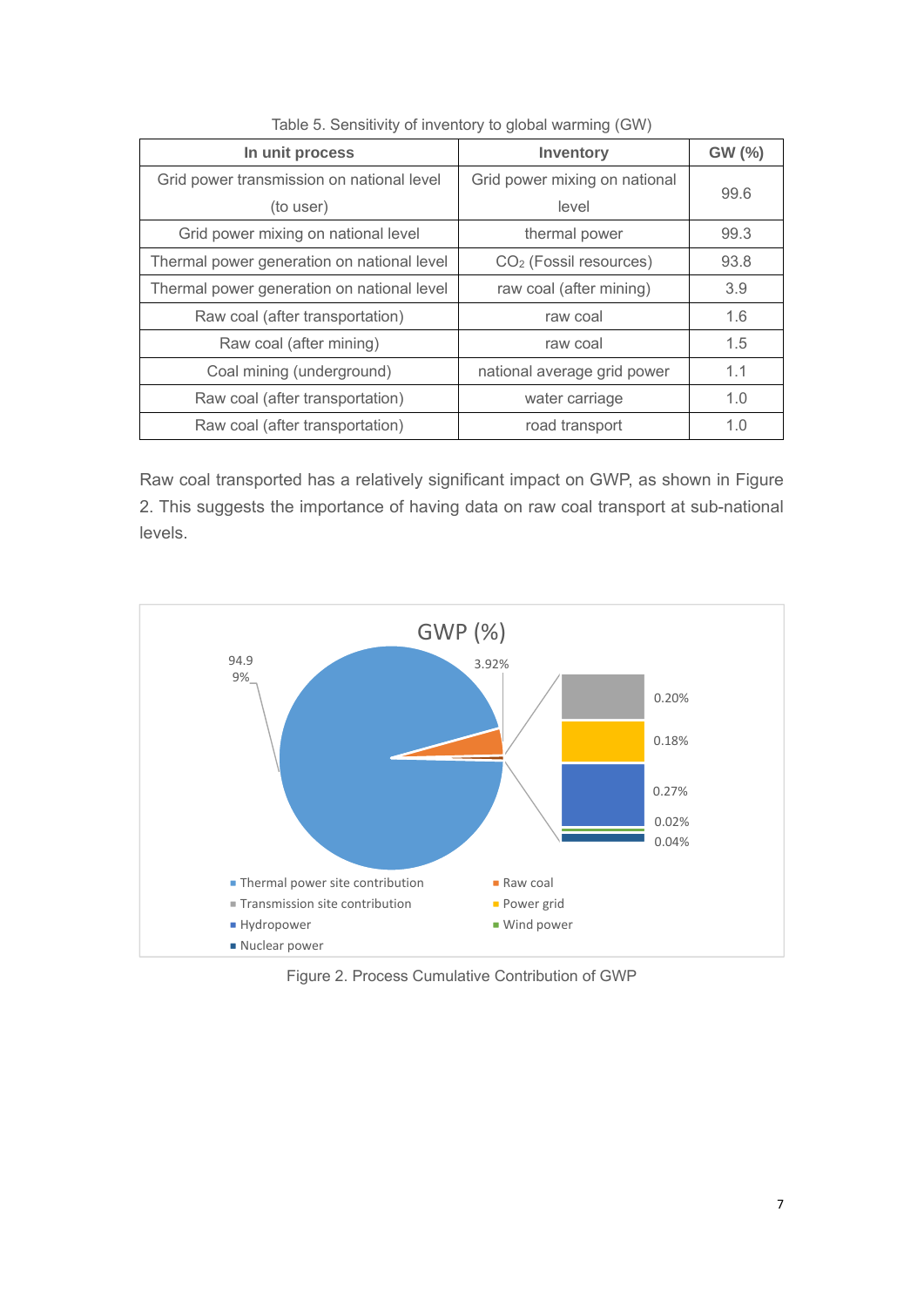## **4. Life cycle model of Chinese grid power on provincial levels**

The life cycle model of provincial power grid is similar to the national model in structure. The only difference is that inter-province power transmission is added into the provincial model.



Figure 4. Life-cycle flowchart of grid power in China (provincial level)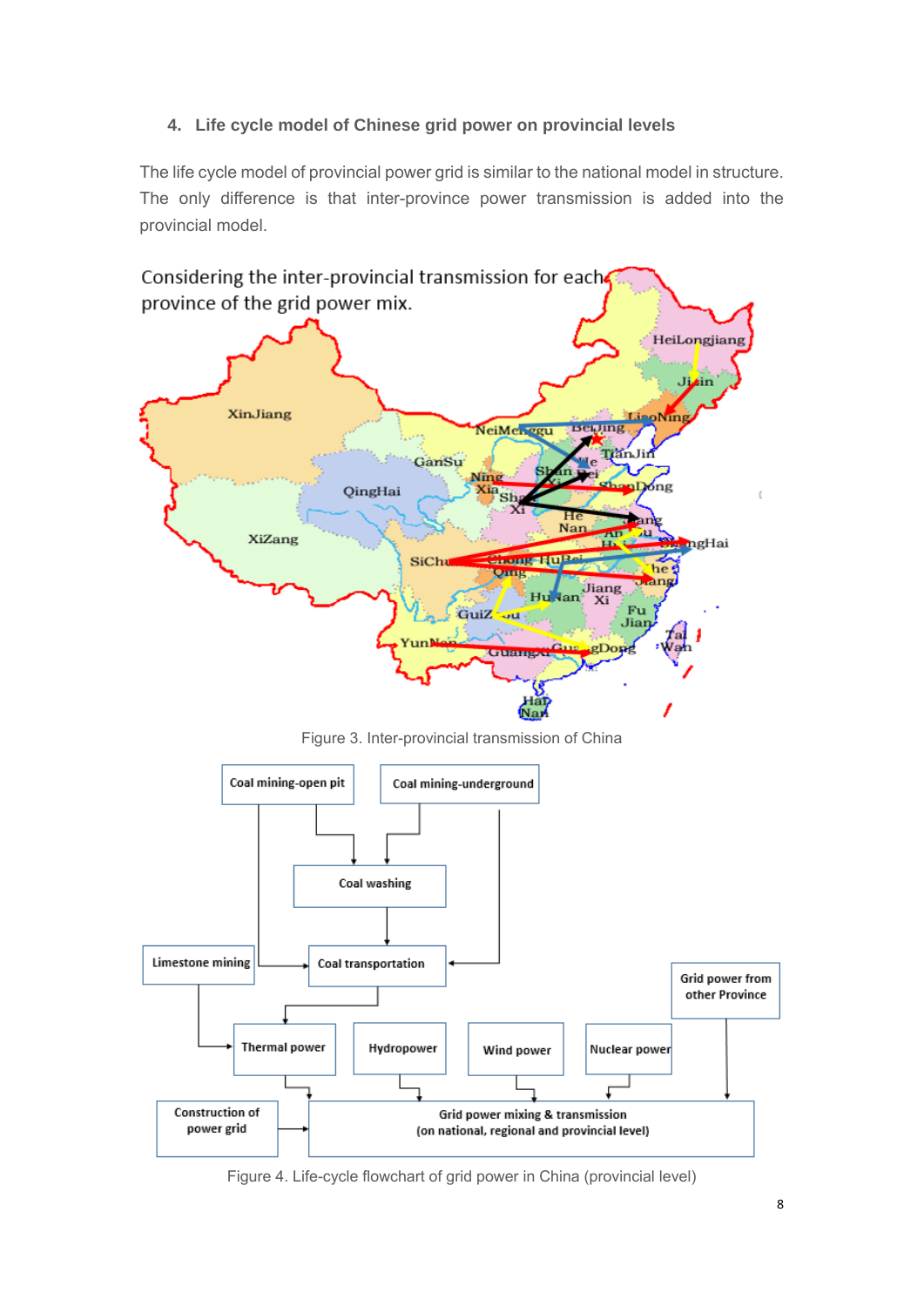As aforementioned, raw coal transported has a material impact on GWP results. Thus, raw coal transport of each province/region is modelled separately.

Table 6 and 7 demonstrate an example of comparing the power mix between two provinces. The differences contained here will affect their following life cycle impact assessment (LCIA).

| <b>Name</b>           | <b>Amount</b> | <b>Unit</b> | Data source                           |  |
|-----------------------|---------------|-------------|---------------------------------------|--|
| Thermal power         | 0.957         | kWh         | China<br><b>Statistical</b><br>Energy |  |
| Hydropower            | 0.0348        | <b>kWh</b>  | Yearbook 2015                         |  |
| Wind power            | 0.00248       | kWh         | Wind power industry monitoring-       |  |
|                       |               |             | State Statistical Bureau 2014         |  |
| Transmission loss: 7% |               |             |                                       |  |

Table 6. Grid power mixing on provincial level (Henan Province)

Table 7. Grid power mixing on provincial level (Shandong Province)

| <b>Name</b>             | Amount | <b>Unit</b>                   | Data source                     |  |  |
|-------------------------|--------|-------------------------------|---------------------------------|--|--|
| thermal power           | 0.89   | <b>kWh</b>                    | China<br>Statistical<br>Energy  |  |  |
| hydropower              | 0.0013 | <b>kWh</b>                    | Yearbook 2015                   |  |  |
|                         |        |                               | Wind power industry monitoring- |  |  |
| wind power              | 0.0247 | <b>kWh</b>                    | State Statistical Bureau 2014   |  |  |
| grid power from Ningxia |        | China Electric Power Yearbook |                                 |  |  |
| Province                | 0.071  | <b>kWh</b><br>2015            |                                 |  |  |
| Transmission loss: 7%   |        |                               |                                 |  |  |

## **5. Results**

The life cycle models outlined above were built and analyzed in eBalance and eFootprint, life cycle assessment (LCA) software developed by IKE. Results of the carbon footprint of 1 kWh grid power on provincial, regional, and national levels is summarised in Figure 5 and reveals a wide spectrum of results, from 0.14 kg CO<sub>2</sub>eq/kWh to 1.20 kg CO<sub>2</sub>-eq/kWh, based on GWP factors of IPCC2013.

Aluminium production is not present in all provinces in China and is unevenly distributed among those provinces that do have such production. The primary aluminum smelting energy intensity in China in 2015 was 13.6 kWh/kg Al7.Using this national average energy intensity and the carbon footprint results generated from the China power grid model, Table 8 shows average  $CO<sub>2</sub>e$  emissions intensity from electricity consumption in different provinces in China.

<sup>7</sup> http://www.world-aluminium.org/statistics/primary-aluminium-smelting-energy-intensity/#data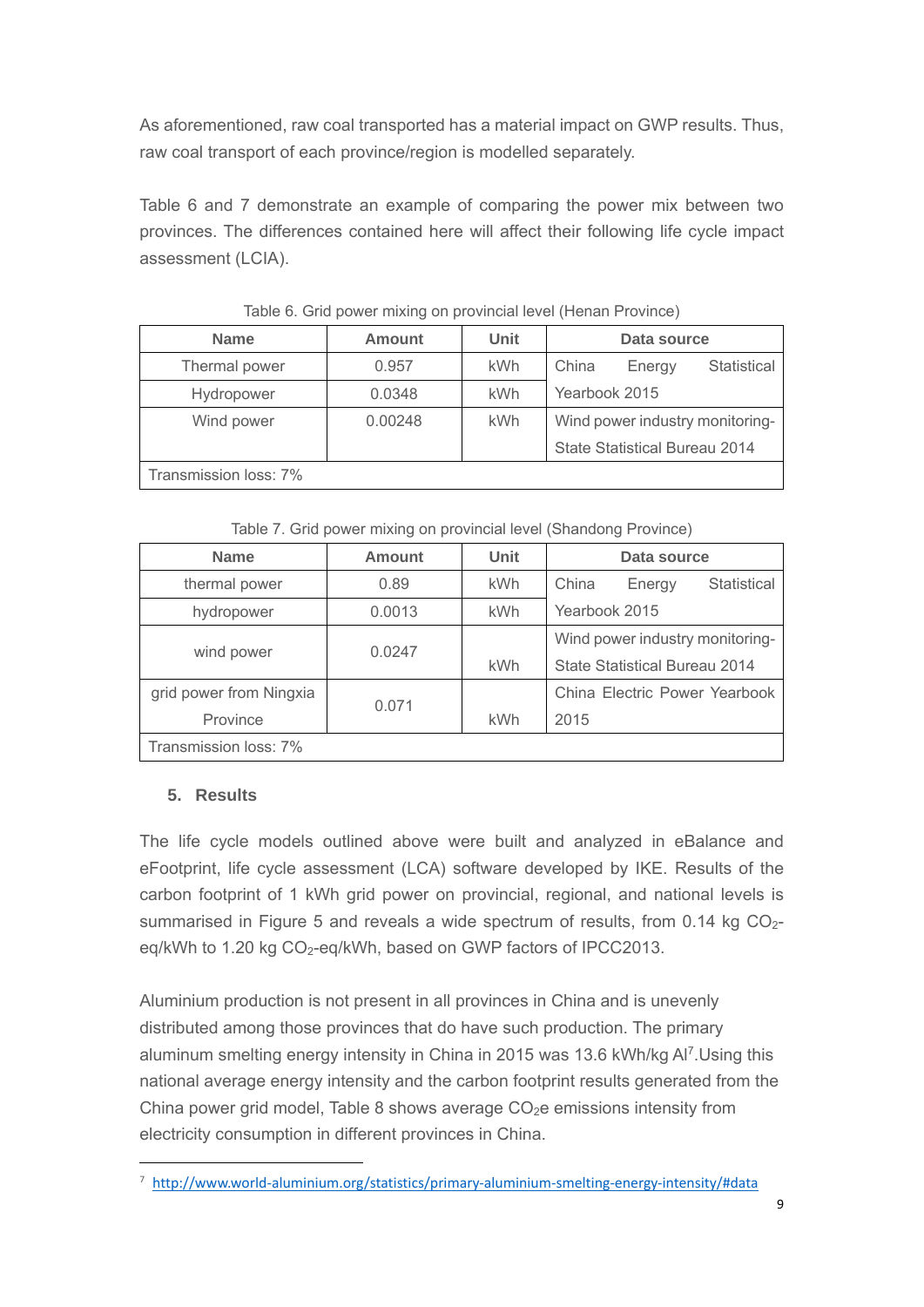

Figure 5. Carbon footprint (global warming) of 1kWh Chinese grid power 2014 on national, regional and provincial levels (Hongkong, Macao and Taiwan are not included).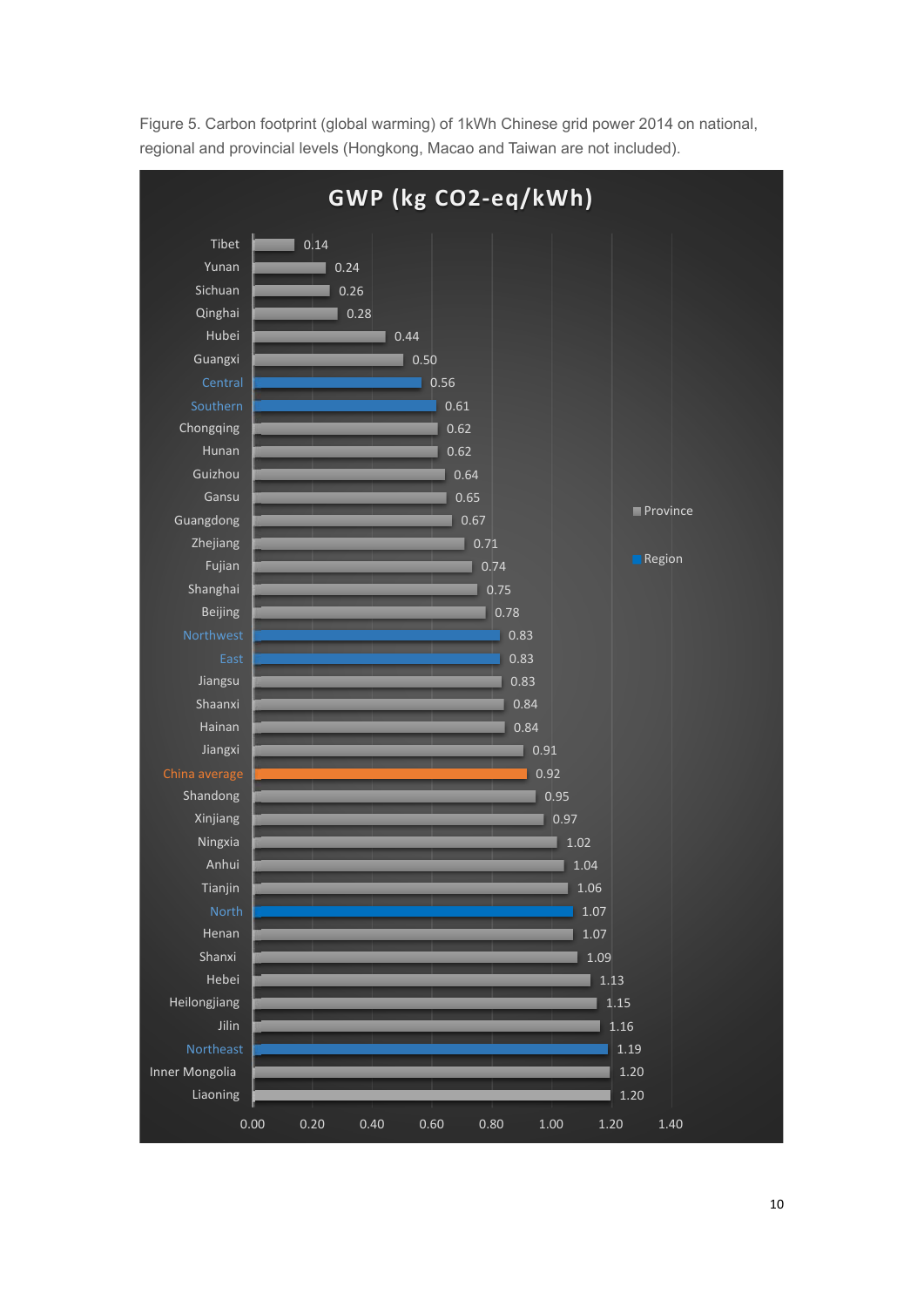By following the formula below, the national average  $CO<sub>2</sub>e$  emission from electrolysis is calculated as 11.7 kg  $CO<sub>2</sub>e$  per kg aluminium.

China CO2e emission intensity from electrolysis

 $=\frac{\sum_{i=1}^{n} (Provincial \; CO2e \; emission \; intensity \; from \; electrolysis * Provician \; production)}{C}$ China Total Production

|                 | 2015 Primary          |              |                          |                          |
|-----------------|-----------------------|--------------|--------------------------|--------------------------|
|                 | <b>Aluminium</b>      |              |                          | kg CO <sub>2</sub> e per |
| <b>Province</b> | <b>Production (t)</b> | % Production | kg CO <sub>2</sub> e/kWh | kg aluminium             |
| Shandong        | 8,063,879             | 26%          | 0.95                     | 12.9                     |
| Xinjiang        | 5,864,454             | 19%          | 0.97                     | 13.2                     |
| Henan           | 3,259,330             | 10%          | 1.07                     | 14.6                     |
| Inner Mongolia  | 2,596,390             | 8%           | 1.20                     | 16.2                     |
| Gansu           | 2,303,846             | 7%           | 0.65                     | 8.8                      |
| Qinghai         | 2,185,198             | 7%           | 0.28                     | 3.9                      |
| Yunnan          | 1,200,307             | 4%           | 0.24                     | 3.3                      |
| Ningxia         | 1,200,111             | 4%           | 1.02                     | 13.8                     |
| Guizhou         | 855,242               | 3%           | 0.64                     | 8.7                      |
| Shanxi          | 660,257               | 2%           | 1.09                     | 14.8                     |
| Shaanxi         | 639,128               | 2%           | 0.84                     | 11.4                     |
| Chongqing       | 612,283               | 2%           | 0.62                     | 8.4                      |
| Guangxi         | 575,629               | 2%           | 0.50                     | 6.8                      |
| Liaoning        | 465,267               | $1\%$        | 1.20                     | 16.2                     |
| Sichuan         | 350,089               | 1%           | 0.26                     | 3.5                      |
| Hunan           | 329,991               | $1\%$        | 0.62                     | 8.4                      |
| Fujian          | 135,365               | $0\%$        | 0.74                     | 10.0                     |
| Hubei           | 104,167               | $0\%$        | 0.44                     | 6.0                      |
| Hebei           | 12,126                | $0\%$        | 1.13                     | 15.3                     |
| China           | 31,413,060            | 100%         | 0.92                     | 11.7                     |

Table 8. CO<sub>2</sub>e emissions intensity of electrolysis at provincial level in China using grid mix

\*Provincial production data source: Antaike

However, such an analysis does not take into account that aluminium production in a given province does not necessarily align to the grid, but rather uses captive or directly purchased power. Hence the aluminium industry power mix in China is 90% coal fired, as opposed to the China grid average of around 70%.

Applying a weighting to aluminium produced in coal intensive provinces equivalent to 100% coal fired, gives a revised carbon footprint for those smelters, as shown below: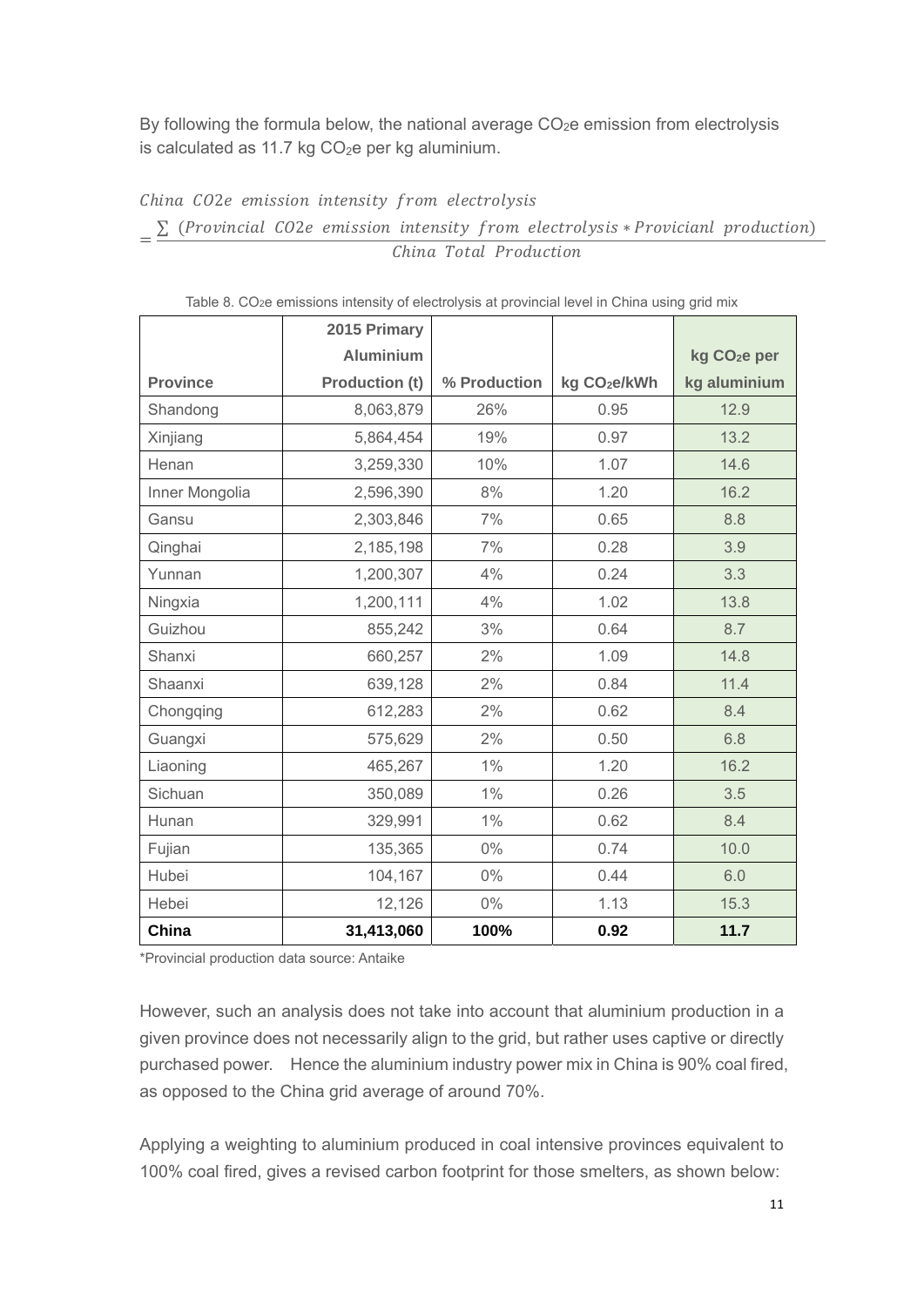|                | <b>Grid Mix</b> |                             | <b>Al Industry Power Mix</b> |                          |
|----------------|-----------------|-----------------------------|------------------------------|--------------------------|
| <b>Region</b>  |                 |                             | % thermal                    |                          |
|                | % thermal power | kg CO <sub>2</sub> e per kg | power                        | kg CO <sub>2</sub> e per |
|                | (grid)          | aluminium                   | (Al ind'y)                   | kg aluminium             |
| Shandong       | 95%             | 12.9                        | 100%                         | 13.3                     |
| Xinjiang       | 84%             | 13.2                        | 100%                         | 14.5                     |
| Henan          | 96%             | 14.6                        | 100%                         | 14.2                     |
| Inner Mongolia | 88%             | 16.2                        | 100%                         | 18.3                     |
| Gansu          | 59%             | 8.8                         | 100%                         | 14.1                     |
| Qinghai        | 22%             | 3.9                         | 22%                          | 3.9                      |
| Yunnan         | 15%             | 3.3                         | 15%                          | 3.3                      |
| Ningxia        | 90%             | 13.8                        | 100%                         | 14.8                     |
| Guizhou        | 60%             | 8.7                         | 60%                          | 8.7                      |
| Shanxi         | 96%             | 14.8                        | 100%                         | 14.4                     |
| Shaanxi        | 92%             | 11.4                        | 100%                         | 12.4                     |
| Chongqing      | 48%             | 8.4                         | 48%                          | 8.4                      |
| Guangxi        | 49%             | 6.8                         | 49%                          | 6.8                      |
| Liaoning       | 68%             | 16.2                        | 68%                          | 16.2                     |
| Sichuan        | 19%             | 3.5                         | 19%                          | 3.5                      |
| Hunan          | 59%             | 8.4                         | 59%                          | 8.4                      |
| Fujian         | 68%             | 10.0                        | 68%                          | 10.0                     |
| Hubei          | 40%             | 6.0                         | 40%                          | 6.0                      |
| Hebei          | 91%             | 15.3                        | 100%                         | 15.0                     |
| <b>China</b>   | <b>77%</b>      | 11.7                        | 90%                          | 12.6                     |

Table 9. CO<sub>2</sub>e emissions intensity of electrolysis at provincial level in China - grid mix vs aluminium industry power mix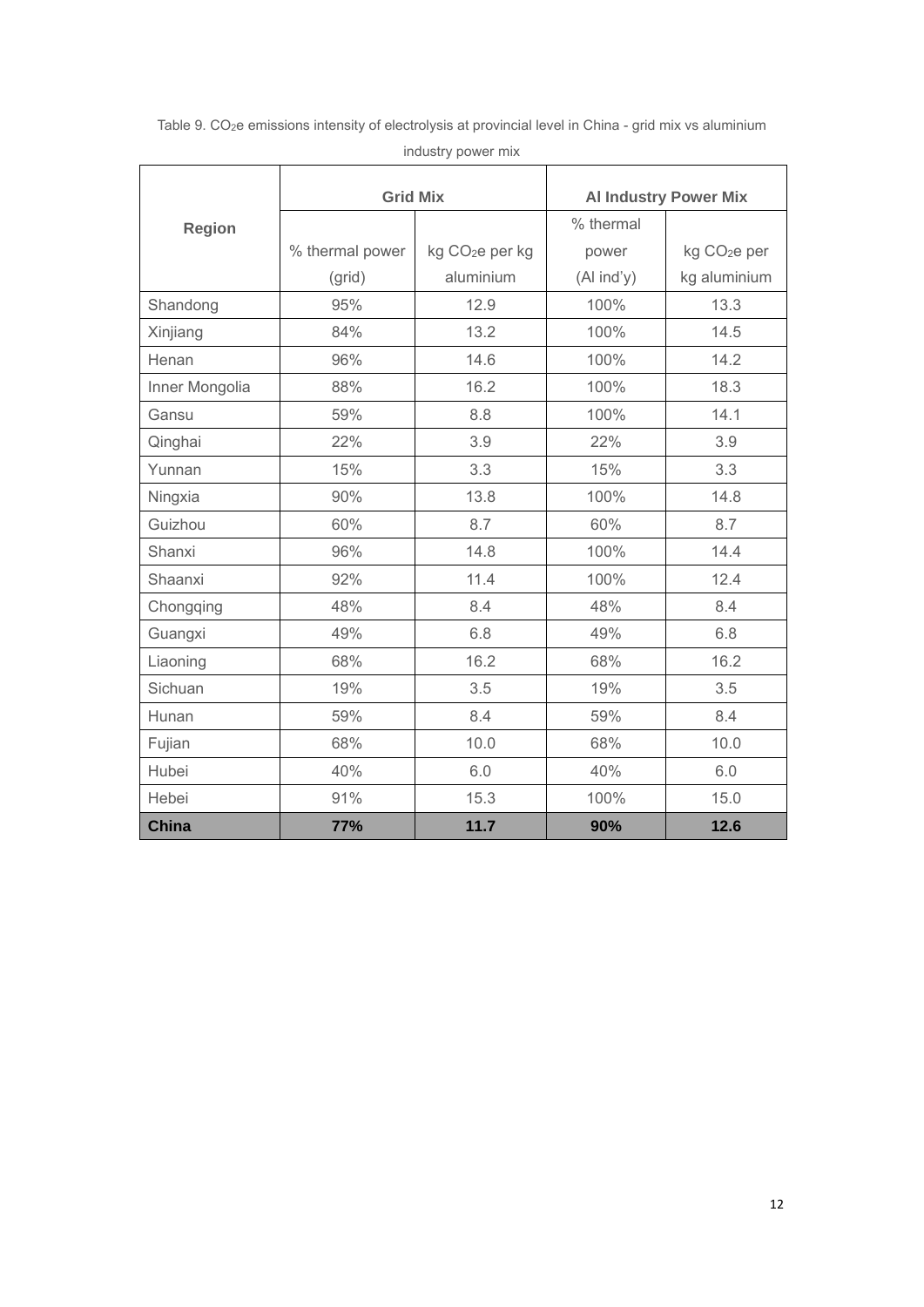## **6. Discussion**

**ecoinvent** is one of the most widely used life cycle database among LCA practitioners. In ecoinvent v3.3, the database also provides LCIs as well LCIA of China grid power at provincial level.

|                                    |                                 | GWP (kg CO <sub>2</sub> e/kWh), |
|------------------------------------|---------------------------------|---------------------------------|
| <b>Province/Region</b>             | GWP (kg CO <sub>2</sub> e/kWh), | using AI industry power         |
|                                    | using grid mix                  | mix                             |
| Shandong                           | 1.39                            | 1.40                            |
| Xinjiang                           | 1.23                            | 1.46                            |
| Henan                              | 1.41                            | 1.46                            |
| Inner Mongolia                     | 1.82                            | 1.99                            |
| Gansu                              | 0.84                            | 1.40                            |
| Qinghai                            | 0.31                            | 0.33                            |
| Yunnan                             | 0.53                            | 0.58                            |
| Ningxia                            | 1.50                            | 1.55                            |
| Guizhou                            | 0.91                            | 0.99                            |
| Shanxi                             | 1.50                            | 1.53                            |
| Shaanxi                            | 1.26                            | 1.34                            |
| Chongqing                          | 0.96                            | 1.04                            |
| Guangxi                            | 0.77                            | 0.84                            |
| Liaoning                           | 1.47                            | 1.59                            |
| Sichuan                            | 0.40                            | 0.43                            |
| Hunan                              | 0.89                            | 0.97                            |
| Fujian                             | 0.88                            | 0.95                            |
| Hubei                              | 0.52                            | 0.56                            |
| Hebei                              | 1.42                            | 1.48                            |
| China                              | 1.15                            | 1.31                            |
| <b>GWP for electricity used in</b> | 16.3                            | 17.7                            |
| electrolysis (kg CO2e/ kg Al)      |                                 |                                 |

Table 9. CO<sub>2</sub>e emissions intensity of electrolysis at provincial level in China from ecoinvent v3.3

Repeating the calculation, by using ecoinvent's GWPs in Table 9, the national average  $CO<sub>2</sub>e$  emission intensity from electrolysis is 17.7 kg  $CO<sub>2</sub>e/kg$  Al, which is different from the 12.6 kg  $CO<sub>2</sub>e/kg$  Al produced by the IKE model.

Most data contained in the IKE model is sourced from 2015 annual industry statistics publication in China. Provincial grid data contained in ecoinvent 3.3 is mainly sourced from Sachbilanzen von Energiesystemen. Final report No. 6 ecoinvent data v2.0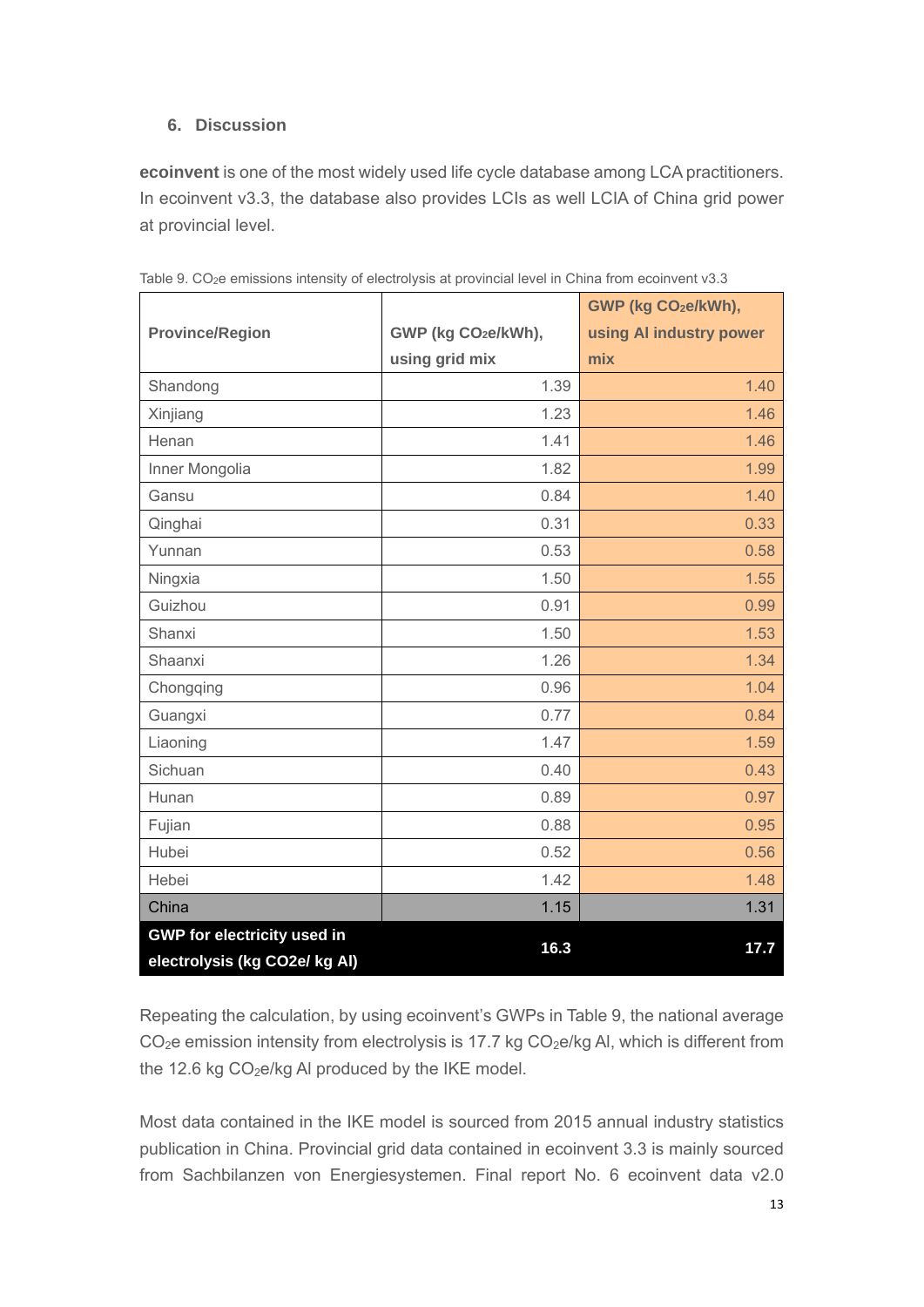(2007). Some datasets, which are linked to the LCIA of China electricity generation in ecoinvent, have not been updated for over 10 years. For example, the methane emissions factor from underground coal mining is dated 1990 (reference: Rui S. et al. (1994) Coal Industry: Sustainable Development and the Environment. Coal Industry Publishing House, Beijing). Its value is 16.9 kg CH<sub>4</sub>/t coal; IKE's latest value is 1.84 kg  $CH<sub>4</sub>/t$  coal. China has substantially improved its  $CH<sub>4</sub>$  management over the last 25 years. Such a reduction from the coal supply chain can have a significant impact on the GWP result from power generation.

**Gabi** is another mainstream life cycle database. The IAI commissioned Thinkstep to create an aluminium producing model in Gabi in 2012. This model is a cradle-to-gate analysis of electrolytic aluminium system, which includes bauxite mining, alumina production, carbon anode production, aluminium electrolysis, ingot casting, raw materials transport, electricity generation, and aluminium dross processing. It also includes the production of ancillary materials and fuels required for primary aluminium production. The IAI uses this model to develop impact category results from its LCI data gathered from the global aluminium industry.

Inclusion of a 2015 China primary aluminum smelting energy intensity of 13.6 kWh/kg Al into the GaBi model results in a China national average  $CO<sub>2</sub>e$  emissions from electrolysis of 13.2 kg  $CO<sub>2</sub>e$  per kg aluminium. This result is close to the IKE modeled result, but unlike ecoinvent data, the GaBi data is available only at national, rather than provincial level and is less transparent in its sources. Furthermore, GaBi does not offer its background data along with the model.

### **7. Conclusions**

For the development of a robust cradle to gate LCA of the global primary aluminium production process (and in order to understand changes to impacts over time), it is critical to have a China energy model that can be interrogated at the provincial level.

A national power grid model for China does not reflect the power mix of the Chinese aluminium industry. Two thirds of primary aluminium produced in China comes from thermal power dominated regions, including the newly developed provinces of Xinjiang and Inner Mongolia, but the power mix of Chinese aluminium is 90% coal.

Secondly, aluminium production in China is developing under different conditions in different regions with different growth rates. A model at provincial level can reflect different impacts of different power mix, as well as their changing weight over time.

The IKE model developed in this study, using 2014 as reference year, is the most